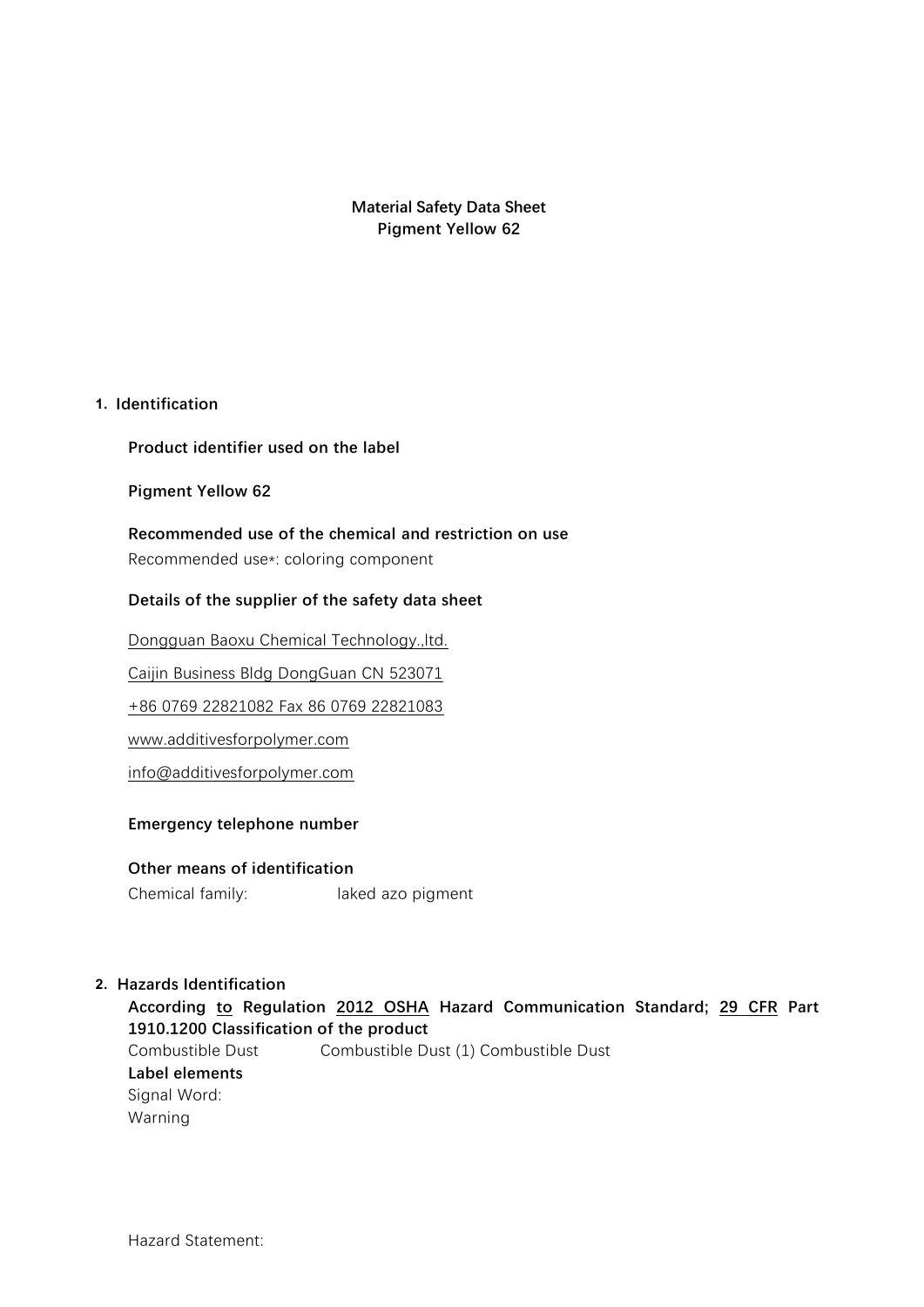**Hazards not otherwise classified** The product is under certain conditions capable of dust explosion. **According to Regulation 1994 OSHA Hazard Communication Standard; 29 CFR Part 1910.1200 Emergency overview** CAUTION: AVOID CREATING DUST. Product may present a nuisance dust hazard. Wear a NIOSH-certified (or equivalent) particulate respirator. Take precautionary measures against static discharges.

#### **3. Composition / Information on Ingredients**

#### **According to Regulation 2012 OSHA Hazard Communication Standard; 29 CFR Part 1910.1200**

This product does not contain any components classified as hazardous under the referenced regulation.

### **According to Regulation 1994 OSHA Hazard Communication Standard; 29 CFR Part 1910.1200**

# Trade Secret >= 75.0 - <= 100.0 Organic azo compound **4. First-Aid Measures**

#### **Description of first aid measures**

#### **General advice:**

Remove contaminated clothing.

#### **If inhaled:**

If difficulties occur after dust has been inhaled, remove to fresh air and seek medical attention.

#### **If on skin:**

Wash thoroughly with soap and water.

If irritation develops, seek medical attention.

#### **If in eyes:**

Wash affected eyes for at least 15 minutes under running water with eyelids held open.

If irritation develops, seek medical attention.

#### **If swallowed:**

Rinse mouth and then drink plenty of water. Do not induce vomiting. Immediate medical attention required.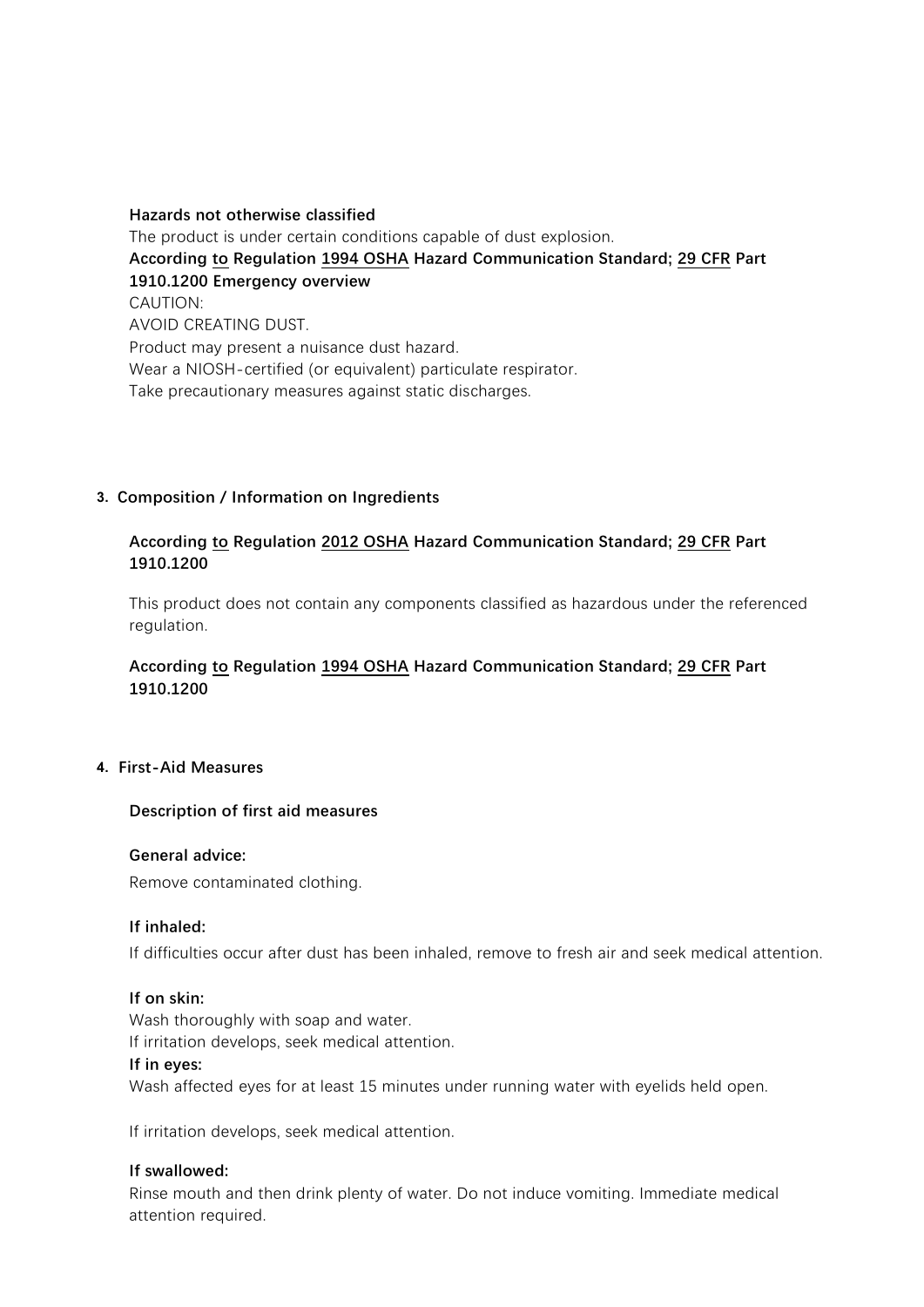#### **Most important symptoms and effects, both acute and delayed**

Symptoms: The most important known symptoms and effects are described in the labelling (see section 2) and/or in section 11.

Further important symptoms and effects are so far not known.

#### **Indication of any immediate medical attention and special treatment needed**

Note to physician

Treatment: Treat according to symptoms (decontamination, vital functions), no known specific antidote.

## **5. Fire-Fighting Measures Extinguishing media**

Suitable extinguishing media: dry powder, foam

Unsuitable extinguishing media for safety reasons: carbon dioxide

Additional information:

Avoid whirling up the material/product because of the danger of dust explosion.

## **Special hazards arising from the substance or mixture**

Hazards during fire-fighting: harmful vapours Evolution of fumes/fog. The substances/groups of substances mentioned can be released in case of fire.

## **Advice for fire-fighters**

Protective equipment for fire-fighting: Firefighters should be equipped with self-contained breathing apparatus and turn-out gear.

## **Further information:**

Dusty conditions may ignite explosively in the presence of an ignition source causing flash fire.

## **Impact Sensitivity:**

| Number of positive |                                                               |
|--------------------|---------------------------------------------------------------|
| reactions:         |                                                               |
| Assessment:        | Product is not explosive when subjected to mechanical impact. |

## **6. Accidental release measures**

Further accidental release measures:

Avoid dispersal of dust in the air (i.e., clearing dust surfaces with compressed air). Avoid the formation and build-up of dust - danger of dust explosion. Dust in sufficient concentration can result in an explosive mixture in air. Handle to minimize dusting and eliminate open flame and other sources of ignition.

## **Personal precautions, protective equipment and emergency procedures**

Avoid dust formation. Use personal protective clothing.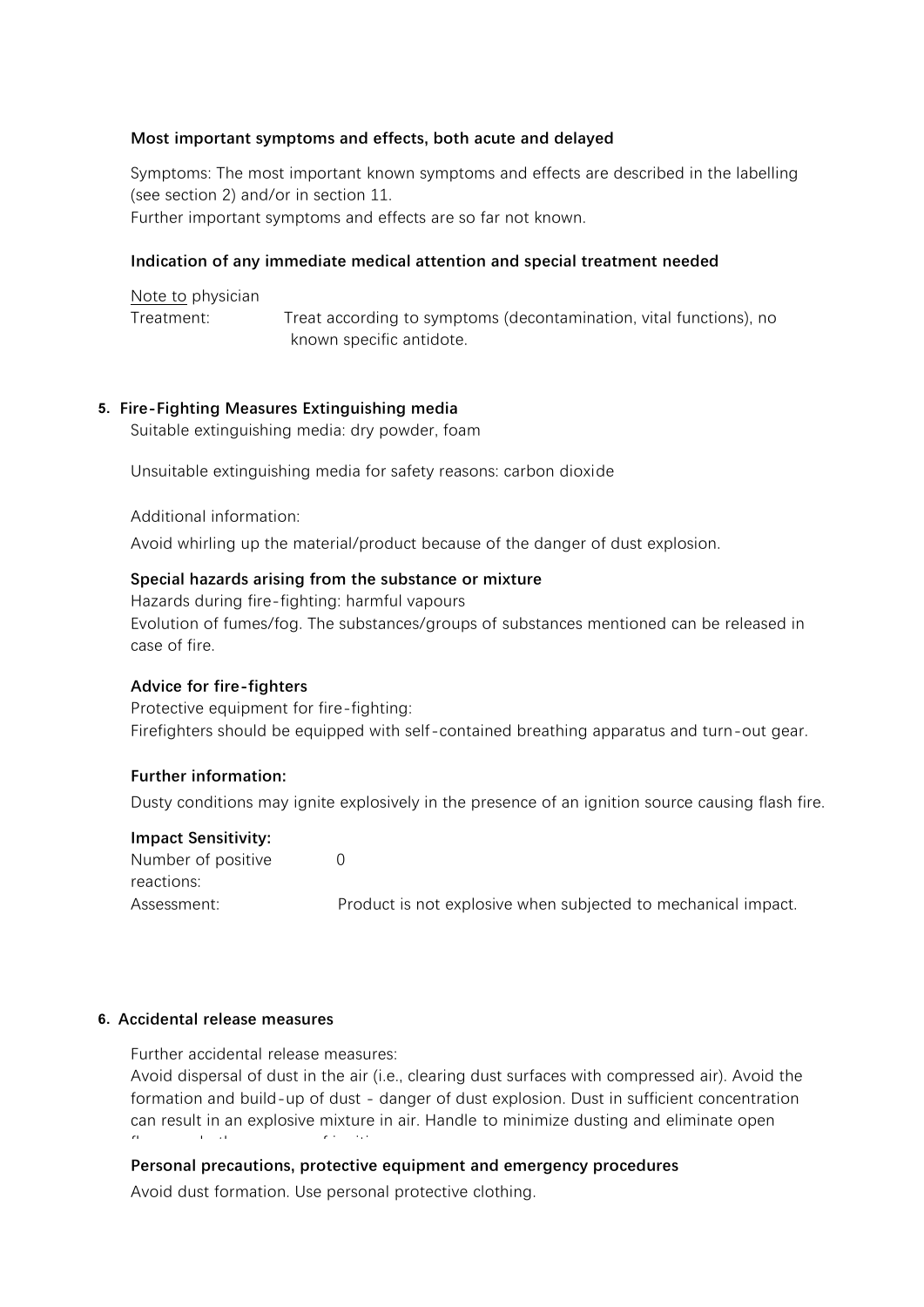#### **Environmental precautions**

Contain contaminated water/firefighting water. Do not discharge into drains/surface wate rs/grou 门 dwate r.

#### **Methods and material for containment and cleaning up**

Non sparking tools should be used.

#### **7. Handling and Storage**

#### **Precautions for safe handling**

Breathing must be protected when large quantities are decanted without local exhaust ventilation.

Closed containers should only be opened in well-ventilated areas. Avoid dust formation. Do not use any sparking tools.

#### Protection against fire and explosion:

Avoid dust formation. Dust in sufficient concentration can result in an explosive mixture in air. Handle to minimize dusting and eliminate open flame and other sources of ignition. Routine housekeeping should be instituted to ensure that dusts do not accumulate on surfaces. Dry powders can build static electricity charges when subjected to the friction of transfer and mixing operations. Provide adequate precautions, such as electrical grounding and bonding, or inert atmospheres. Refer to NFPA 654, Standard for the Prevention of Fire and Dust Explosions from the Manufacturing, Processing, and Handling of Combustible Particulate Solids (2013 Edition) for safe handling.

Dust explosion class: Dust explosion class 1 (Kst-value >0 up to 200 bar m s-1).

## **Conditions for safe storage, including any incompatibilities 8. Exposure Controls/Persona**l **Protection**

# Personal protective equipment Respiratory protection:

Breathing protection if breathable aerosols/dust are formed. Wear respiratory protection if ventilation is inadequate. Wear a NIOSH-certified (or equivalent) organic vapour/particulate respirator.

Observe OSHA regulations for respirator use (29 CFR 1910.134).

#### **Hand protection:**

Wear chemical resistant protective gloves.

#### **Eye protection:**

Safety glasses with side-shields.

#### **General safety and hygiene measures:**

Wear protective clothing as necessary to minimize contact. Handle in accordance with good industrial hygiene and safety practice.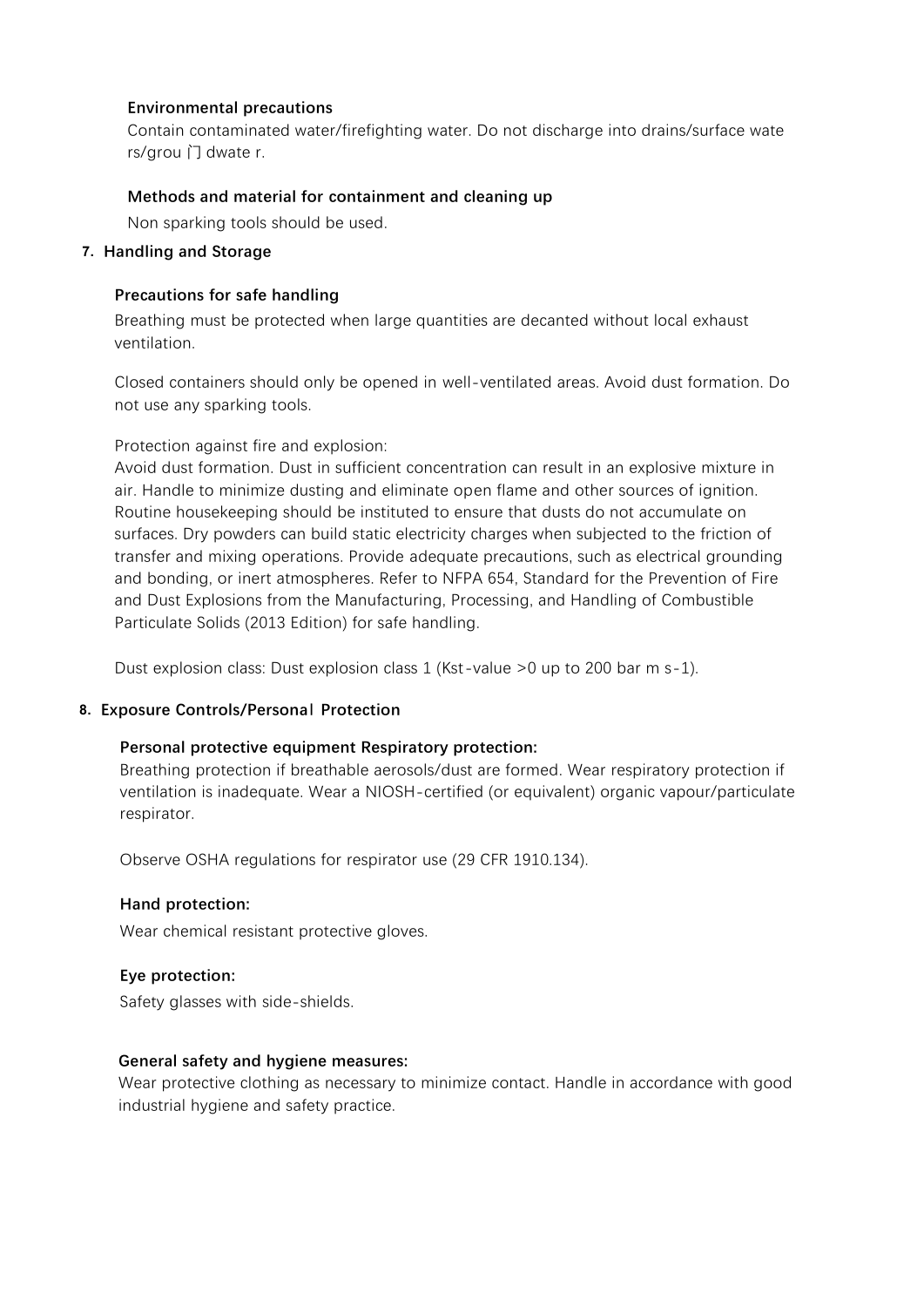#### **9. Physical and Chemical Properties**

| Form:                                                                     | powder             |                 |
|---------------------------------------------------------------------------|--------------------|-----------------|
| Odour:<br>Odour threshold:                                                | odourless          |                 |
| Colour:                                                                   | yellow             |                 |
| pH value:                                                                 | approx. 7          |                 |
| Melting point:                                                            | > 300 °C           |                 |
| Boiling point:<br>Flash point:<br>Flammability:<br>Lower explosion limit: | not                |                 |
|                                                                           |                    |                 |
| Upper explosion limit:                                                    |                    |                 |
| Vapour pressure:                                                          |                    |                 |
| Density:                                                                  | approx. 1.58       |                 |
| Bulk density:                                                             | q/cm3<br>177 kg/m3 |                 |
| Partitioning coefficient n-                                               | 0.04               |                 |
| octanol/water (log Pow):<br>Self-ignition                                 |                    |                 |
| temperature:                                                              |                    |                 |
| Thermal decomposition:<br>Viscosity, dynamic:                             |                    | No decompo:     |
| Particle size:                                                            | D50 25.15          |                 |
| % volatiles:                                                              |                    |                 |
| Solubility in water:<br>Evaporation rate:                                 |                    |                 |
| Other Information:                                                        |                    | If necessary, i |

parameters is

#### **10. Stability and Reactivity**

#### **Reactivity**

No hazardous reactions if stored and handled as prescribed/indicated.

Corrosion to metals:

No corrosive effect on metal.

Oxidizing properties: not fire-propagating

Dust explosion class:

Dust explosion class 1 (Kst-value >0 up to 200 bar m s-1) (St 1) Formation of Start temperature: 350 °C

#### **Chemical stability**

The product is stable if stored and handled as prescribed/indicated.

#### **Possibility of hazardous reactions**

Dust explosion hazard.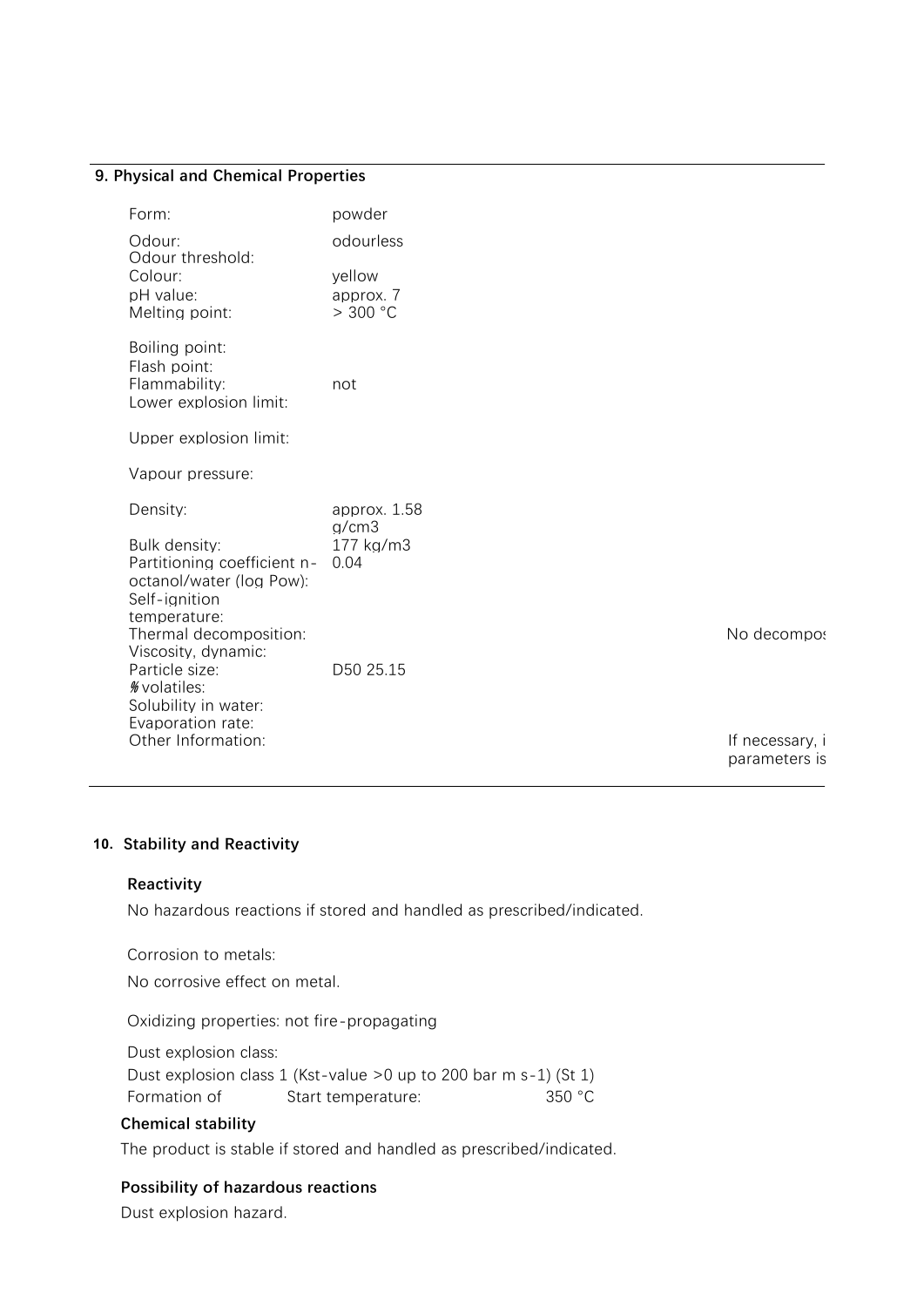#### **Conditions to avoid**

Avoid dust formation. Avoid deposition of dust. Avoid all sources of ignition: heat, sparks, open flame. Avoid electro-static charge.

#### **Incompatible materials**

strong oxidizing agents, strong bases, strong acids

#### **Hazardous decomposition products**

Decomposition products:

Thermal decomposition products: o-toluidine, Gaseous products of degradation can be given off if the product is greatly overheated.

Thermal decomposition: No decomposition if correctly stored and handled.

#### **11. Toxicological information**

#### **Primary routes of exposure**

Routes of entry for solids and liquids are ingestion and inhalation, but may include eye or skin contact. Routes of entry for gases include inhalation and eye contact. Skin contact may be a route of entry for liquefied gases.

| Primary routes of entry |
|-------------------------|
| Eyes                    |
| Skin                    |
| Inhalation.             |
| Ingestion.              |

#### **Acute Toxicity/Effects**

Acute toxicity

Assessment of acute toxicity: Virtually nontoxic after a single skin contact. Virtually nontoxic by inhalation. Virtually nontoxic after a single ingestion.

Oral Type of value: LD50 Species: rat Value: > 5,000 mg/kg

Inhalation Type of value: LC50 Species: rat No data available concerning acute toxicity.

Dermal Type of value: LD50 Species: rabbit No data available concerning acute toxicity.

Assessment other acute effects Assessment of STOT single: Based on the available information there is no specific target organ toxicity to be expected after a single exposure.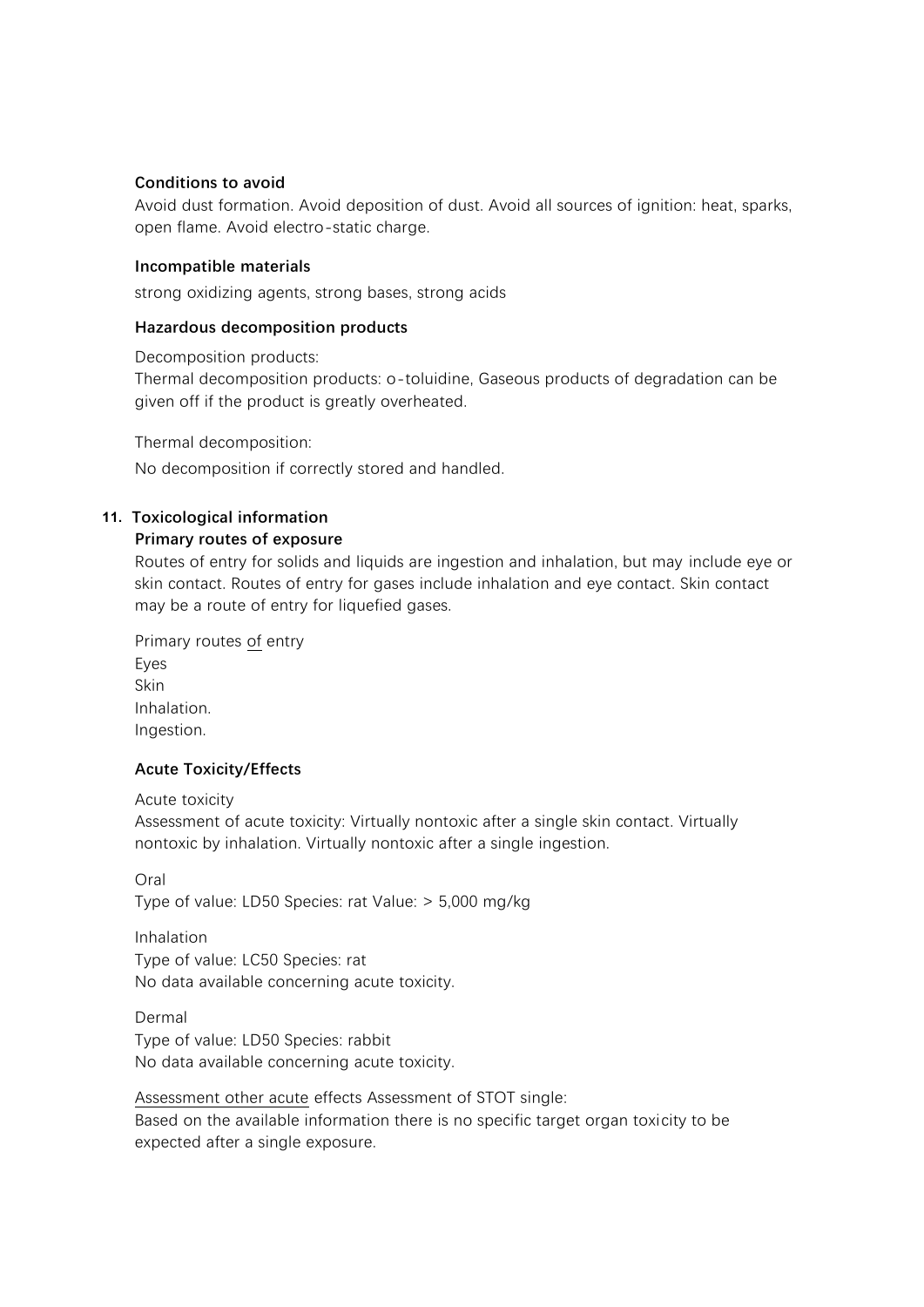Irritation / corrosion Assessment of irritating effects: Not irritating to eyes and skin.

Skin Species: rabbit Result: non-irritant

Eye Species: rabbit Result: non-irritant

Sensitization Assessment of sensitization: No data available.

Result: Non-sensitizing.

Aspiration Hazard No aspiration hazard expected.

#### **Chronic Toxicity/Effects**

Genetic toxicity Assessment of mutagenicity: No data was available concerning mutagenic activity.

#### Carcinogenicity

Assessment of carcinogenicity: None of the components in this product at concentrations greater than 0.1% are listed by IARC; NTP, OSHA or ACGIH as a carcinogen.

Reproductive toxicity Assessment of reproduction toxicity: No data available.

Teratogenicity Assessment of teratogenicity: No data available.

Other Information The product has not been tested. The statements on toxicology have been derived from the properties of the individual components.

#### **Symptoms of Exposure**

#### The most important known symptoms and effects are described in the labelling (see **12. Ecological Information** section 2)

#### Further important symptoms and effects are so far not known. **Toxicity**

Aquatic toxicity Assessment of aquatic toxicity: At the present state of knowledge, no negative ecological effects are expected. **Persistence and degradability**

Assessment biodegradation and elimination (H2O)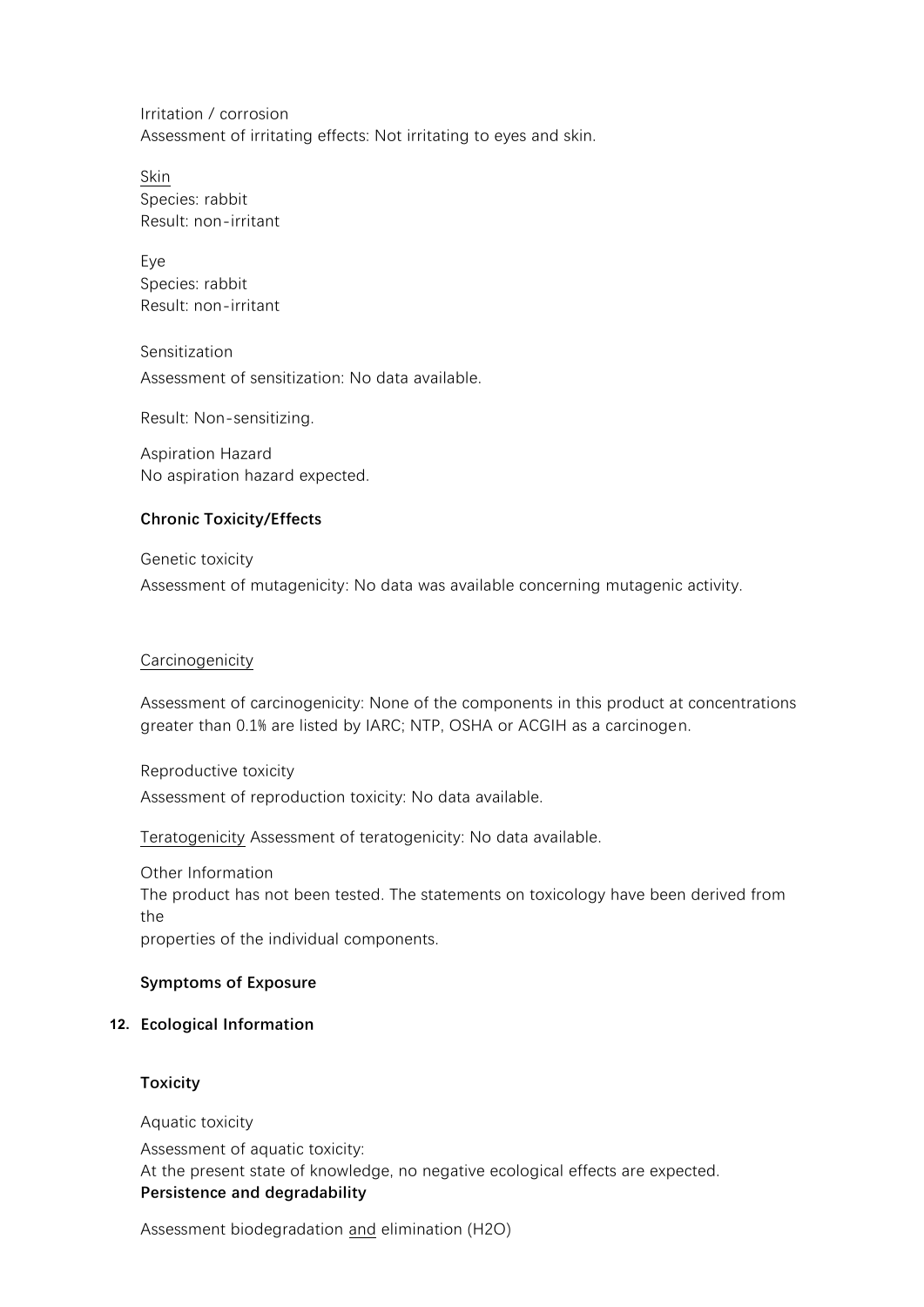The colourant is insoluble in water and can thus be separated from water mechanically in suitable effluent treatment plant

#### **Bioaccumulative potential**

Assessment bioaccumulation potential No data available.

#### **Mobility in soil**

Assessment transport between environmental compartments The substance will not evaporate into the atmosphere from the water surface.

#### **Additional information**

Other ecotoxicological advice:

The material has no harmful effect on the environment. The product has not been tested. The statements on ecotoxicology have been derived from the properties of the individual components.

#### **13. Disposal considerations Waste disposal of substance:**

Do not discharge into drains/surface waters/groundwater. Dispose of in accordance with national, state and local regulations.

#### **Container disposal:**

Dispose of in accordance with national, state and local regulations. Recommend crushing, puncturing or other means to prevent unauthorized use of used containers.

#### **RCRA:**

Not a hazardous waste under RCRA (40 CFR 261).

#### **14. Transport Information**

**Land transport** USDOT

Not classified as a dangerous good under transport regulations

# **Sea transport**

IMDG

Not classified as a dangerous good under transport regulations

#### **Air transport 15. Regulatory Information**

#### **VOC content:**

negligible

#### **Federal Regulations**